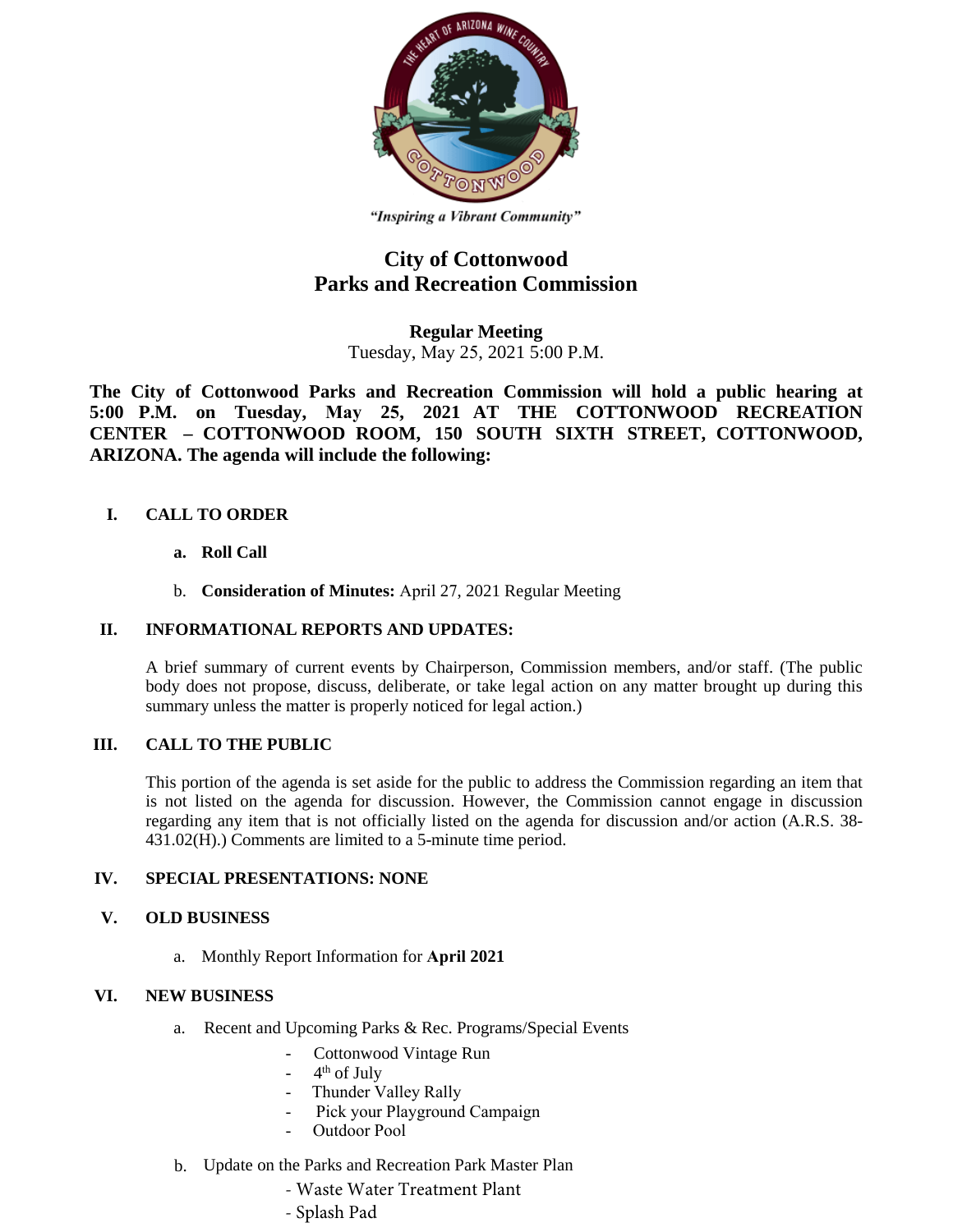

"Inspiring a Vibrant Community"

- c. Decommissioning of the Parks and Recreation Commission Update
- d. Future Agenda Items Suggestions
- **VII. ADJOURNMENT**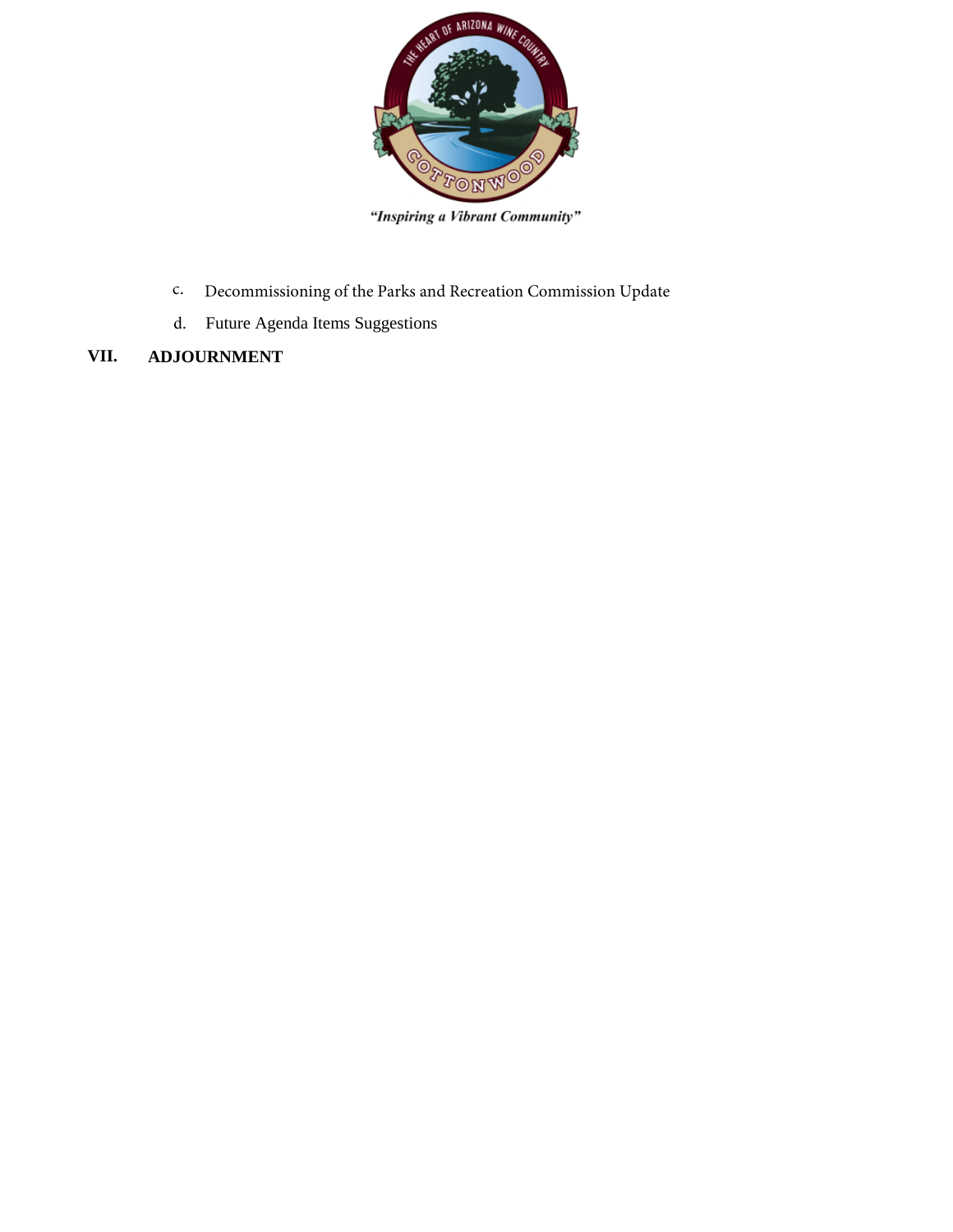## **SUMMARY OF THE MINUTES OF THE COTTONWOOD PARKS AND RECREATION COMMISSION April 27, 2021**

Present: Absent:

Ann Shaw, Chair Christopher Young Donna Fulton Kimberly Kelley Paul Anderson Doug Hulse Edna Ahrens, Vice-Chair

Also Present: Jak Teel, Parks and Recreation Manager Julia Root, Administrative Services and Senior Programming Josh Frewin, Aquatics and Special Events Coordinator

## **CALL TO ORDER**

Chairmen Shaw called the meeting to order at 5:05 pm in the Cottonwood Recreation Center Cottonwood Room.

## **MINUTES – March 23, 2021, REGULAR MEETING**

Chairmen Shaw asked for consideration of the minutes of the March 23, 2021 meeting. Commissioner Ahrens motioned to approve the minutes as written. Commissioner Anderson seconded the motion. Motion carried unanimously.

## **CALL TO THE PUBLIC**

(This portion of the agenda is set aside for the public to address the Commission regarding an item that is not listed on the agenda for discussion. However, the Commission cannot engage in discussion regarding any item that is not officially listed on the agenda for discussion and/or action (A.R.S. 38-431.02(H).) Comments are limited to a 5-minute time period.)

None.

## **OLD BUSINESS**

A. MONTHLY REPORT INFORMATION FOR March 2021 Parks and Recreation Manager, Jak Teel, gave updates on the monthly report for March 2021 in which he noted that memberships have been on the rise. Utilities have been continuously decreasing due to updates with the HVAC system. Mr. Teel also noted that 5 additional controls will be added to the facility as he continues to zone out and add operational times to the building.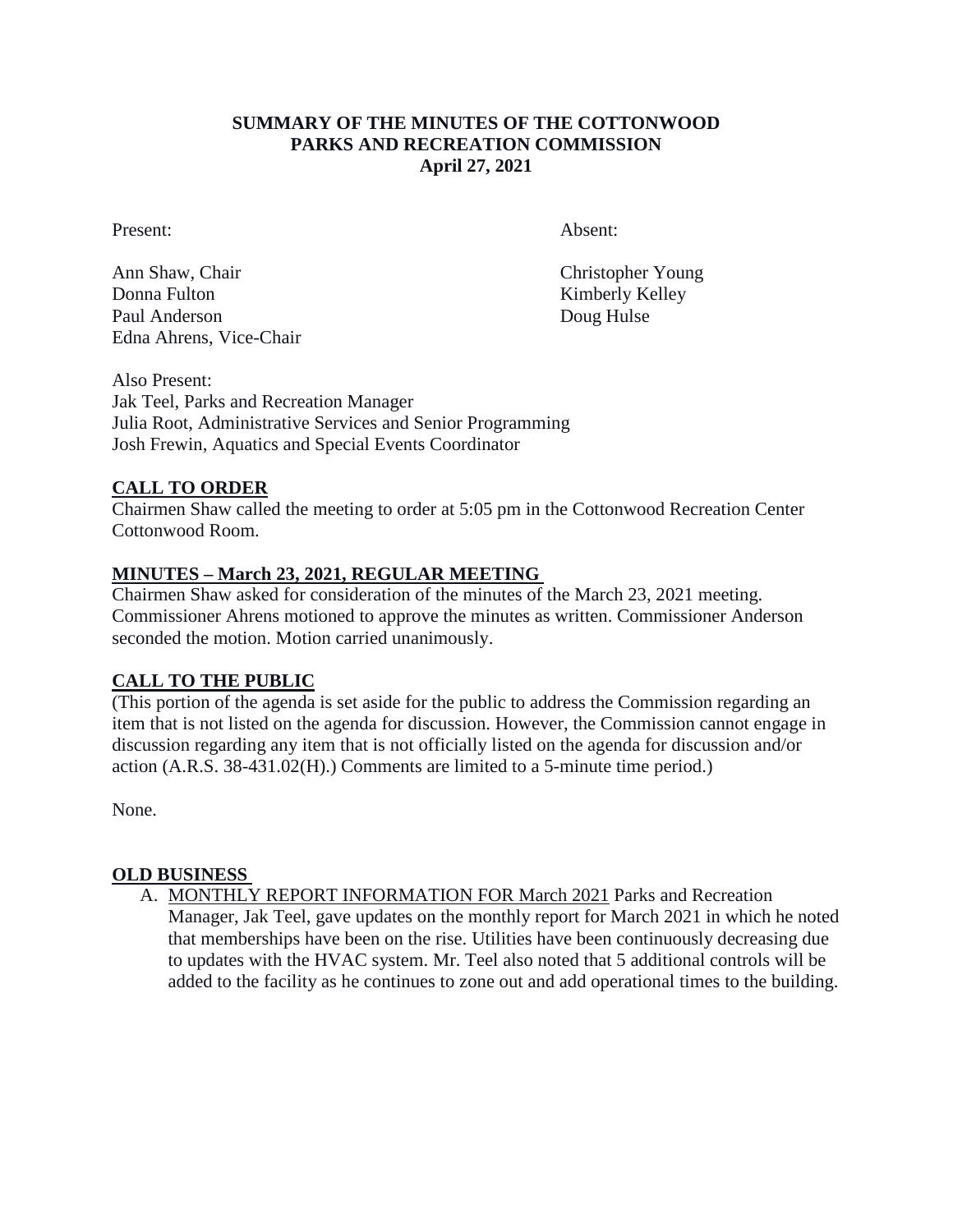## **NEW BUSINESS**

A. **RECENT AND UPCOMING PARKS & REC. PROGRAMS / SPECIAL EVENTS** 

Underwater Easter Egg Hunt and Carnival – Aquatics and Special Events Coordinator, Josh Frewin, gave a recap of the Underwater Easter Egg Hunt that took place at the Cottonwood Recreation Center on April 3, 2021. Mr. Frewin gave an overview of what took place: Participants entered through the main door and were guided to the auditorium where the children played carnival games, won prizes, and played in the bounce house(sponsored by State Farm) for 15 minutes. Participants then rotated to the indoor pool where eggs were released into the water and the children were able to retrieve them. Once all the eggs were collected they were able to exchange them for baskets and other prizes. Mr. Frewin noted that 185 kids participated in the event and that it also received positive feedback from the community.

Outdoor Pool Schedule – Mr. Frewin gave updates on the outdoor pool and stated that it will reopen on Memorial Day weekend and will include full programming such as swim lessons, lap swim, water aerobics classes, and special events. Mr. Frewin noted that he was in the process of hiring lifeguards and swim instructors and will be holding open interviews on April 29, 2021, in hopes to be able to have a full staff to be able to operate both pools this summer; currently have 3 lifeguards that have applied but need an additional 7 – 8 guards to be able to operate both the indoor and outdoor pool as efficiently as possible. Mr. Frewin mentioned that the summer pool schedule will be posted online soon and that you will be able to register for swim lessons online as well. Cottonwood Vintage Run – Mr. Frewin gave updates on the Cottonwood Vintage run that included: It will be on June 12, 2021, it was pushed back due to COVID-19 restrictions, and masks will be required at the start area. Aid stations will also include prepackaged snacks and mini sealed water bottles to create fewer touchpoints. Races will be following an updated course on the riverfront trail so no road closures will take place in old town. All permits have been approved.

4th of July – Mr. Frewin gave a brief update on current plans for the 4th of July that included: It will be at Cottonwood kid's park and is hoping it will be fully back to normal practices. Walmart is planning to donate food such as hamburgers, hotdogs, and buns. Yavapai Broadcasting will be there for the music and entertainment portion of the event.

B. **UPDATE ON RIVERFRONT TRAIL –** Mr. Frewin gave a brief recap of the Ribbon cutting ceremony that took place on Tuesday, April 13th, and noted that Mr. Teel shared Commissioner Ahrens' letter to the community and that Commissioners Doug Hulse and Paul Anderson were also able to attend the event.

Commissioner Fulton noted that wear was already being seen on the cement. As well as lack of wayfinding signs on the trail where the path meets with the jail trail – people were confused on where to go especially if unfamiliar with the area.

C. **PICK YOUR PLAYGROUND CAMPAIGN** – Mr. Frewin gave updates on the Pick Your Playground campaign and noted that this project was made possible and will be partially funded through the Community Development Block Grant (CDBG) from the Department of Housing and Urban Development. The Campaign is to encourage the community to participate to assist in making this a Community build project. The first part of the campaign involved the build of the play structure has included going to different elementary schools, student council groups, Lions Club, Knights of Columbus,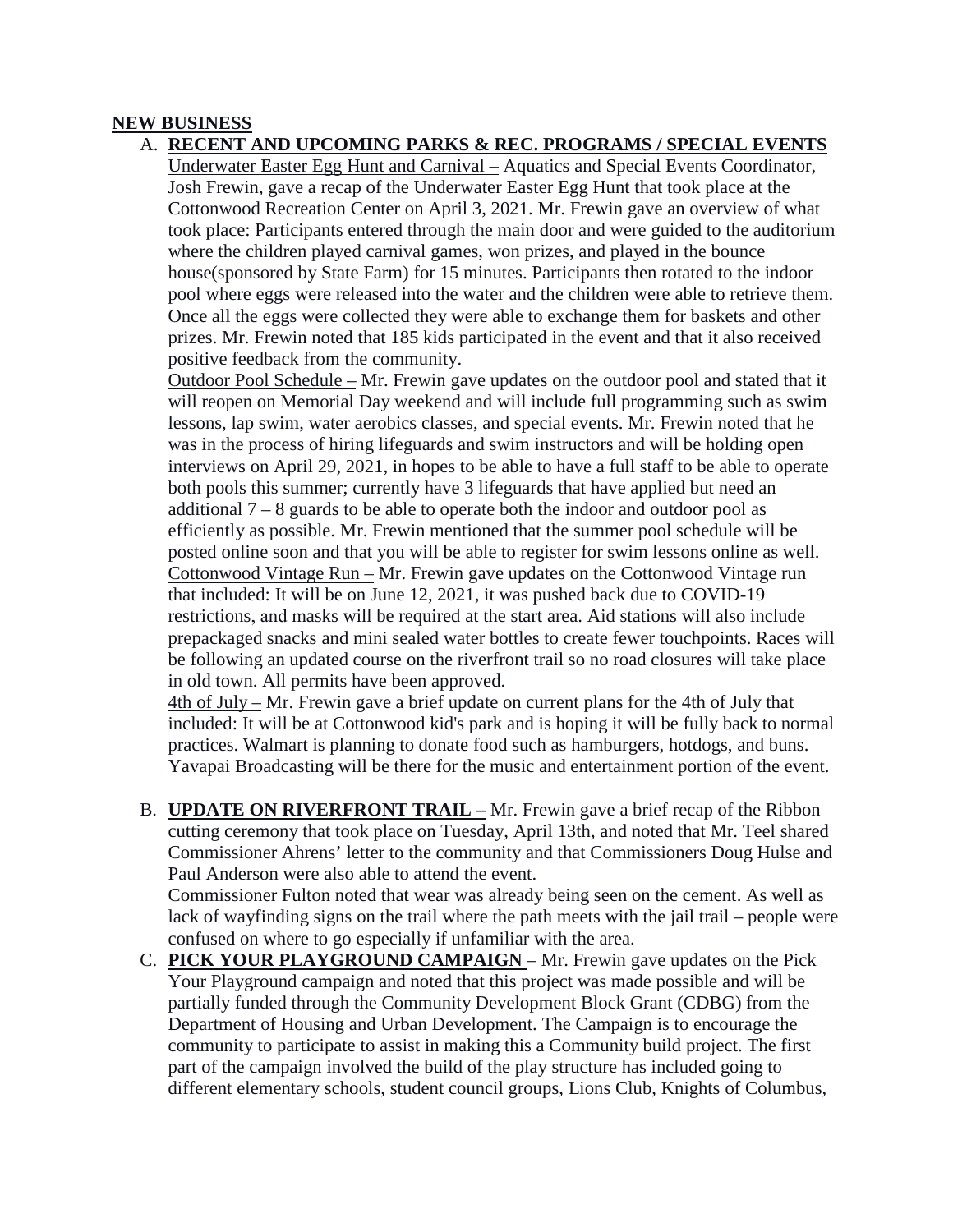and Kiwanis to collect votes on which structure they would like to see built. Mr. Frewin gave a PowerPoint presentation to the Commission that showed each play structure in depth. Commissioner Ahrens expressed concern about the insurance coverage for one of the play structures but Mr. Frewin explained that they are all covered equally. Mr. Frewin also noted that there were 297 online votes and 450 in-person votes. In the end, the Parks and Recreation Commission voted on the structure they liked as well, and the following votes were cast:

Ahrens  $-2$  or 3 Anderson – 3  $Shaw - 4$ Fulton  $-3$  or 4 Next steps of the process include the same online voting process to be able to choose the color and are hoping to have this project completed by the end of June 2021.

# D. **FUTURE AGENDA ITEMS SUGGESTIONS** –

Updates on decommissioning Current project updates The wastewater treatment plant Splash pad

## **ADJOURNMENT**

Commissioner Ahrens motioned to adjourn the meeting. Chairmen Fulton seconded the motion. The meeting was adjourned at 5:55 pm.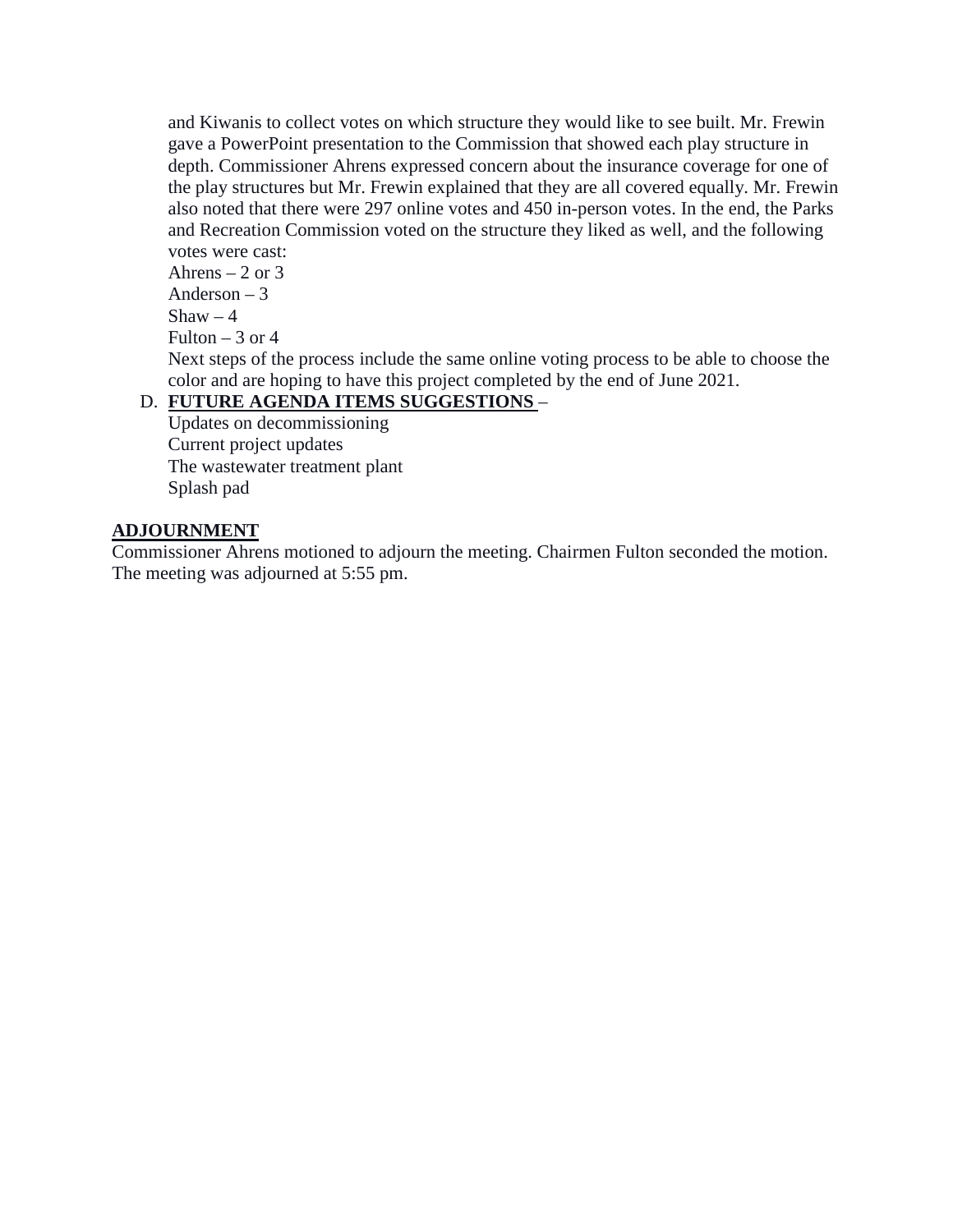# **Cottonwood Recreation Center Overview April 2021**



**Numbers accurate as of 05/5/2021**



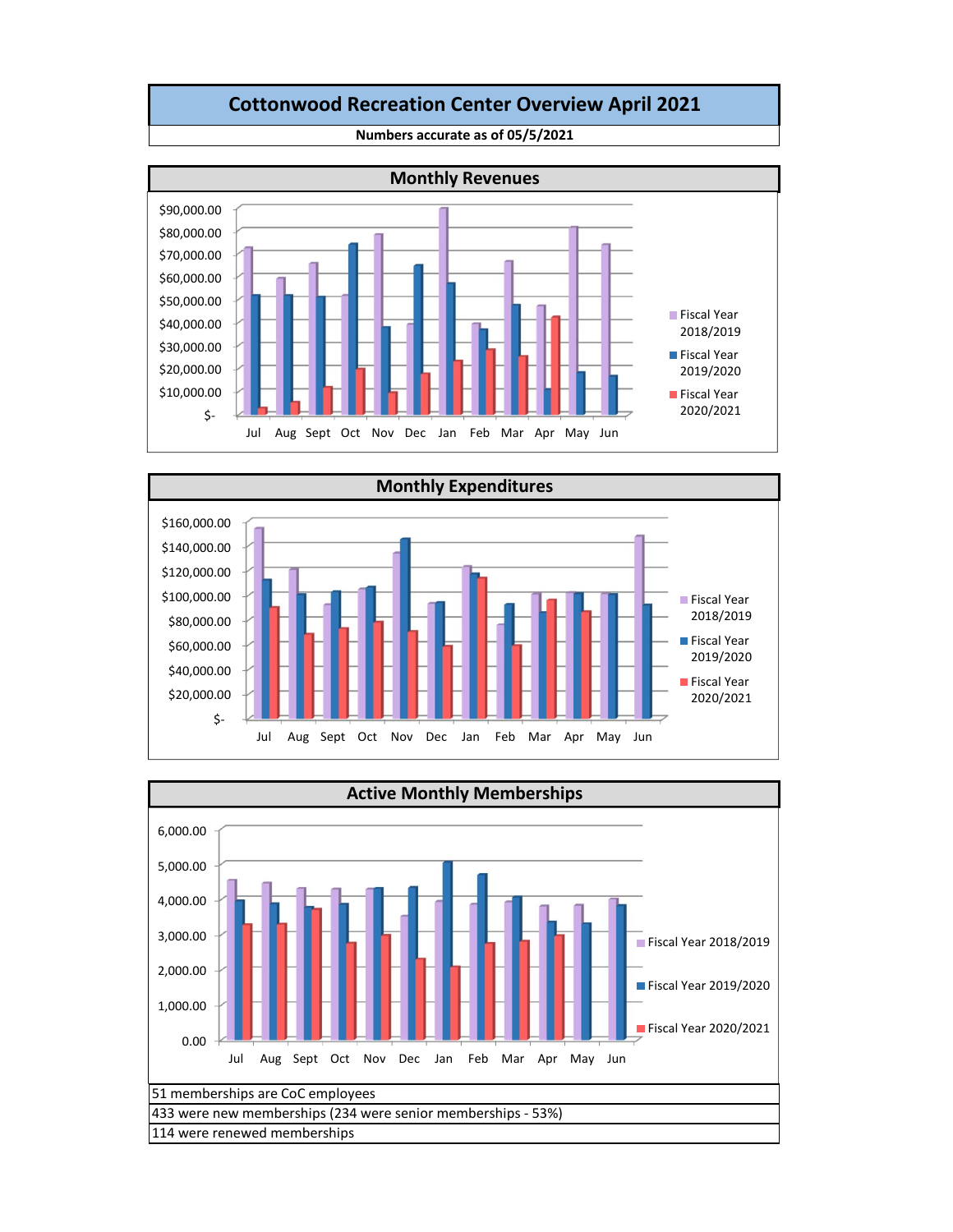

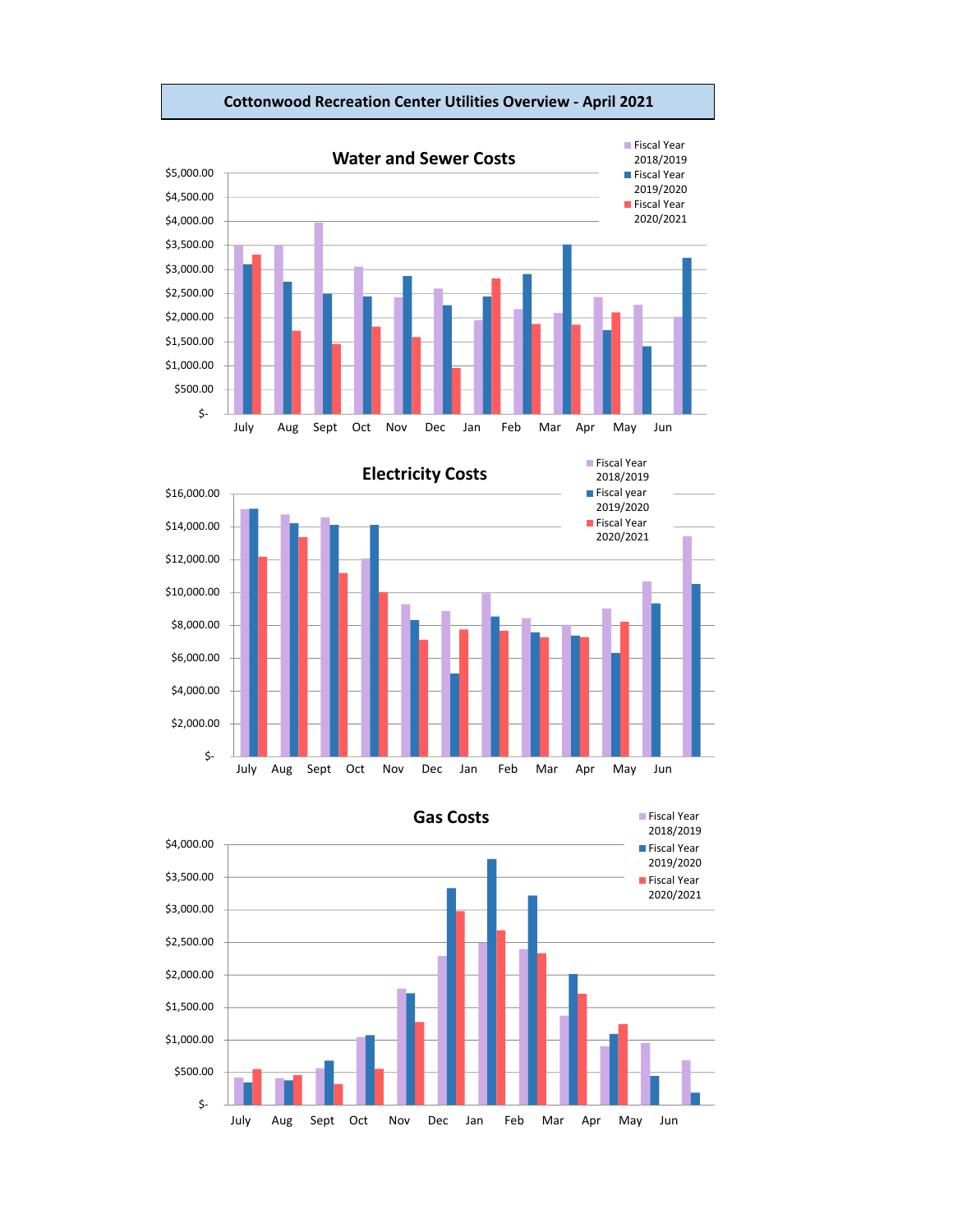# **Cottonwood Recreation Center Monthly Report ‐ April 2021**

Numbers accurate as of 05/5/2021

March 2021 numbers updated as of 05/5/2021

|                            | <b>Monthly Scan-Ins</b>                   |          |        |  |  |  |  |  |  |
|----------------------------|-------------------------------------------|----------|--------|--|--|--|--|--|--|
|                            | Apr-20                                    | $Mar-21$ | Apr-20 |  |  |  |  |  |  |
|                            | 191                                       | 7.939    | 9,966  |  |  |  |  |  |  |
| <b>Membership Overview</b> | <b>Average Active Monthly Memberships</b> |          |        |  |  |  |  |  |  |
|                            | Apr-20                                    | $Mar-21$ | Apr-21 |  |  |  |  |  |  |
|                            | 4.562                                     | 2,813    | 2,965  |  |  |  |  |  |  |

|                                |                    | <b>Day Passes</b> |               |  |  |  |
|--------------------------------|--------------------|-------------------|---------------|--|--|--|
| <b>Non Membership Overview</b> | Apr-20             | Mar-21            | <b>Apr-21</b> |  |  |  |
|                                |                    | 792               | 1,064         |  |  |  |
|                                | <b>Punch Cards</b> |                   |               |  |  |  |
|                                | Apr-20             | $Mar-21$          | Apr-21        |  |  |  |
|                                |                    | 50                | 15            |  |  |  |

| <b>Revenues</b>                 |  |           |   |               |  |                     |  |  |  |  |
|---------------------------------|--|-----------|---|---------------|--|---------------------|--|--|--|--|
| <b>Account Description</b>      |  | $Mar-21$  |   | <b>Apr-21</b> |  | <b>Year to Date</b> |  |  |  |  |
| <b>COCSD-Shared SVC Revenue</b> |  |           | Ś | 75.92         |  | 75.92               |  |  |  |  |
| <b>Recreation Center Fees</b>   |  | 25,070.25 | S | 37,395.89     |  | 174,831.72          |  |  |  |  |
| <b>Recreation Center</b>        |  | 120.45    | S | 2,531.57      |  | 3,823.15            |  |  |  |  |
| Classes/Programs                |  |           |   |               |  |                     |  |  |  |  |
| <b>Recreation Center</b>        |  |           | S | 2,300.00      |  | 7,110.00            |  |  |  |  |
| <b>Building Rental</b>          |  |           |   |               |  |                     |  |  |  |  |
| <b>Overall Total:</b>           |  | 25,190.70 | S | 42,303.38     |  | 185,840.79          |  |  |  |  |

| <b>Expenditures</b>        |  |           |  |            |  |                     |  |  |  |  |
|----------------------------|--|-----------|--|------------|--|---------------------|--|--|--|--|
| <b>Account Description</b> |  | $Mar-21$  |  | Apr- $21$  |  | <b>Year to Date</b> |  |  |  |  |
| <b>Employees</b>           |  | 47,198.13 |  | 65,923.31  |  | 472.614.79          |  |  |  |  |
| Other Expenses             |  | 51,607.00 |  | 42,645.73  |  | 386,558.85          |  |  |  |  |
| <b>Overall Total:</b>      |  | 98,805.13 |  | 108,569.04 |  | 859,173.64          |  |  |  |  |

| <b>Quarterly Cost Recovery</b> |                                             |                  |                       |  |  |  |  |  |  |  |  |
|--------------------------------|---------------------------------------------|------------------|-----------------------|--|--|--|--|--|--|--|--|
| <b>Month</b>                   | FY 2019<br><b>FY 2020</b><br><b>FY 2021</b> |                  |                       |  |  |  |  |  |  |  |  |
| April                          | 46.23%                                      | 10.78%           | 38.96%                |  |  |  |  |  |  |  |  |
| May                            | 80.32%                                      | 18.14%           |                       |  |  |  |  |  |  |  |  |
| June                           | 50.03%                                      | 18.11%           |                       |  |  |  |  |  |  |  |  |
|                                | <b>Year to Date Cost Recovery</b>           |                  |                       |  |  |  |  |  |  |  |  |
|                                | <b>April FY 18-19</b>                       | April FY 19-20   | <b>April FY 20-21</b> |  |  |  |  |  |  |  |  |
| Revenues                       | 47,176.23                                   | 10,900.44<br>S   | 42,303.38             |  |  |  |  |  |  |  |  |
| Expenditures                   | 102,051.90                                  | \$<br>101,136.52 | 86,560.85             |  |  |  |  |  |  |  |  |
| <b>Cost Recovery:</b>          | 46.23%                                      | 10.78%           | 38.96%                |  |  |  |  |  |  |  |  |

| <b>Utilities</b>        |  |                       |  |                       |  |                       |  |  |  |
|-------------------------|--|-----------------------|--|-----------------------|--|-----------------------|--|--|--|
| <b>Name</b>             |  | <b>April FY 19-20</b> |  | <b>March FY 20-21</b> |  | <b>April FY 20-21</b> |  |  |  |
| <b>Water and Sewage</b> |  | 1,744.14              |  | 1,851.69              |  | 2,108.32              |  |  |  |
| Electric                |  | 6,307.56              |  | 7,285.32              |  | 8,218.24              |  |  |  |
| Gas                     |  | 1,095.30              |  | 1,714.86              |  | 1,247.22              |  |  |  |
| <b>Overall Total:</b>   |  | 9,147.00              |  | 10,851.87             |  | 11,573.78             |  |  |  |